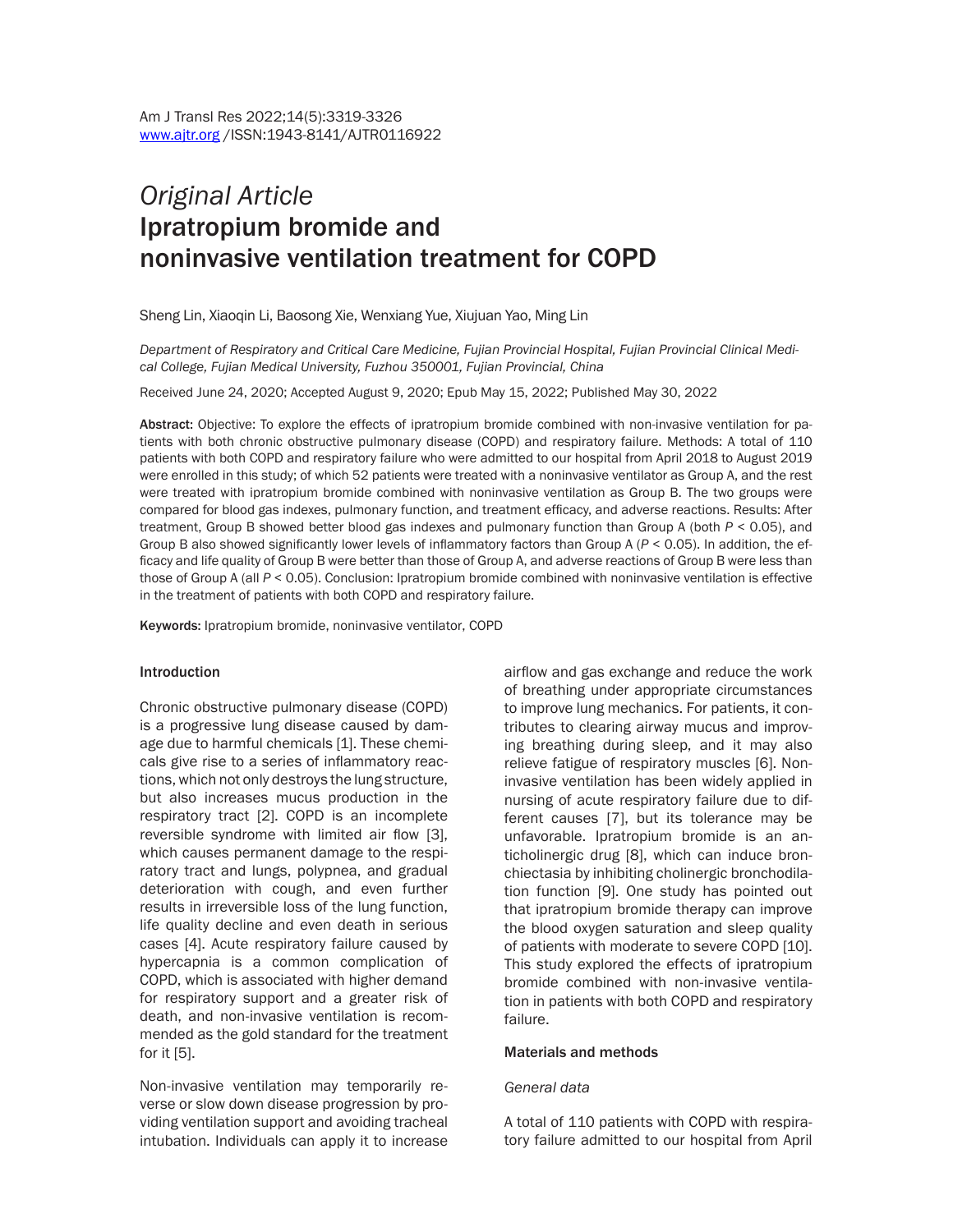2018 to August 2019 were enrolled, of which 52 patients were treated with a noninvasive ventilator as Group A and the rest were treated with ipratropium bromide combined with a noninvasive ventilator as Group B. Group A consisted of 32 males and 20 females, with an average age of  $(68.38 \pm 5.29)$  years, and Group B consisted of 36 males and 22 females, with an average age of  $(69.32 \pm 5.11)$  years. All patients were diagnosed with both COPD and respiratory failure by spirometry [11].

All enrolled patients and their family members signed an informed consent form after understanding this study, and the study was approved by the ethics committee of our hospital. The following patients were excluded: Patients with communication obstacles or mental health disorders, patients with hepatic or renal insufficiency, patients who were allergic to drugs used in this study, and those with other comorbid lung diseases.

## *Methods*

Before treatment, both groups were treated with conventional anti-asthmatic, expectorant, and anti-inflammatory treatments and oxygen inhalation. Those infected with bacteria were given antibiotics according to their drug sensitivity test.

Each patient in Group A was treated with a noninvasive ventilator (Unique Biotechnology Co., Ltd., Beijing, Shanghai) under the S/T mode and the following parameter settings: Oxygen flow rate: 3-5 L/min; respiratory frequency: 12-18 times/min; inspiratory pressure: 10-18 cm Hg and expiratory pressure: 4-8 cm Hg. The patients were maintained with  $PaO<sub>2</sub> > 60$  mm Hg and SaO<sub>2</sub>  $>$  90%, and they were treated at 2-3 times/d and 2-4 h/time under parameters adjusted according to their tolerance during the process.

Each patient in Group B was treated with 500 μg ipratropium bromide (registration number: H20150159, Laboratoire Unither) in addition to the treatment in Group A as follows: The patient was given 500 μg ipratropium bromide and 1 ml normal saline through aerosol inhalation for 3 days. Patients in the two groups all insisted on receiving treatment, and the vital signs of each patient in the two groups were monitored throughout the treatment. The course of treatment for both groups was one week.

## *Outcome measures*

(1) The blood gas indexes of the two groups before and after treatment were compared: Arterial carbon dioxide partial pressure (PaCO<sub> $<sub>2</sub>$ )</sub></sub> and arterial partial pressure of oxygen (PaO<sub>2</sub>). (2) The pulmonary function indexes of the two groups were evaluated before and 2 days after treatment: Total lung volume (TLC), residual volume (RV), vital capacity (VR), and forced expiratory volume in 1 second (FEV1). (3) Venous blood (5 ml) was sampled from each patient in the two groups after surgery, let to stand for 20 min, and then centrifuged at 10×g and 4°C for 15 min with a centrifuge (BMH Instruments Co., Ltd., Beijing, China) to separate the serum, and the serum was quickly frozen with liquid nitrogen and stored at -80°C for later analysis. The levels of interleukin-6 (IL-6) and tumor necrosis factor-α (TNF-α) in the serum were determined using an enzyme-linked immunosorbent assay (ELISA) (Elisa Biotechnology Co., Ltd., Suzhou, China). (4) With a full score of 10 points, the Borg scale was adopted to evaluate the dyspnea symptoms of patients [12]. A higher Borg scale score indicates more severe dyspnea. (5) The efficacy on the two groups was evaluated according to the symptoms and characteristics of COPD complicated with respiratory failure [13]: Effective: The patients' dyspnea symptoms and pulmonary function were improved obviously; Relief, the patient's dyspnea symptoms and pulmonary function were improved; Ineffective: the patient's clinical symptoms were not improved at all. (6) The MOS 36-Item Short-Form Health Survey (SF-36) was adopted to score the life quality of patients in four dimensions, body function, psychological function, social function, and material life, with a full score of 100 points for each dimension. A higher score indicated better life quality.

## *Statistical analyses*

In this study, the data were statistically analyzed using SPSS 21.0 (SPSS, Inc., Chicago, Illinois, United States). Quantitative data were expressed as the mean  $\pm$  standard deviation (x ± sd), compared between groups using the t test, and compared within groups before and after treatment using the paired t test. Enumeration data were expressed as [n (%)] and compared between groups using the chisquare test.  $P < 0.05$  indicates a significant difference.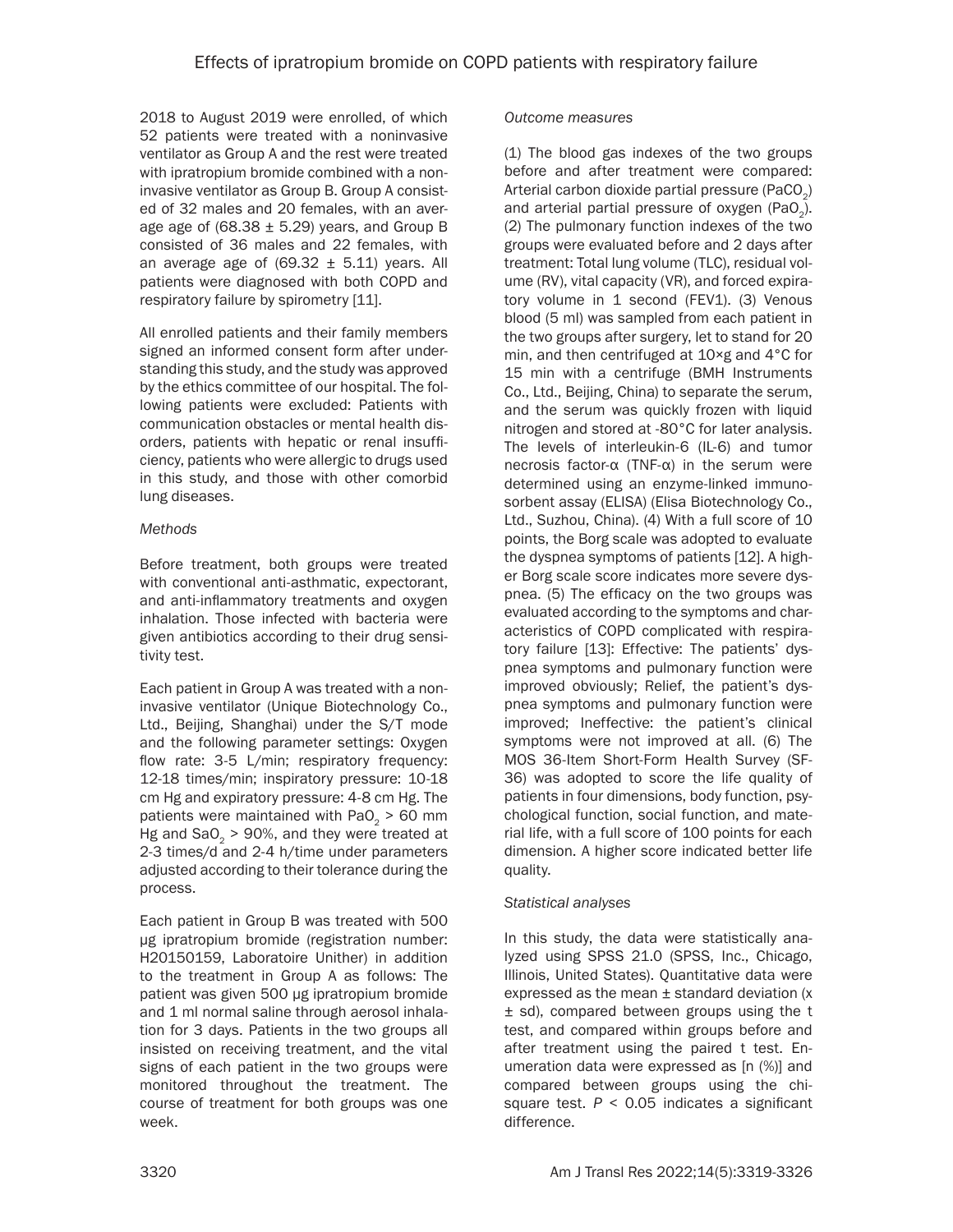| Item                                   | Group A $(n=52)$  | Group $B(n=58)$   | $t/x^2$ value | P-value |
|----------------------------------------|-------------------|-------------------|---------------|---------|
| Sex                                    |                   |                   | 0.003         | 0.954   |
| Male                                   | 32 (61.54)        | 36 (62.07)        |               |         |
| Female                                 | 20 (38.46)        | 22 (37.93)        |               |         |
| Height (cm)                            | $173.24 \pm 6.54$ | $174.11 \pm 6.12$ | 0.720         | 0.472   |
| Age (Y)                                | $68.38 \pm 5.29$  | $69.32 \pm 5.11$  | 0.947         | 0.345   |
| Weight (kg)                            | $66.31 \pm 6.29$  | $67.23 \pm 6.23$  | 0.769         | 0.443   |
| Education background                   |                   |                   | 0.022         | 0.880   |
| ≥ senior high school                   | 33 (63.46)        | 36 (62.06)        |               |         |
| < senior high school                   | 19 (36.54)        | 22 (37.93)        |               |         |
| Diabetes mellitus history              |                   |                   | 0.025         | 0.872   |
| Yes                                    | 27 (51.92)        | 31 (53.45)        |               |         |
| <b>No</b>                              | 25 (48.08)        | 27 (46.55)        |               |         |
| <b>Hypertension history</b>            |                   |                   | 0.006         | 0.937   |
| Yes                                    | 31 (59.62)        | 35 (60.34)        |               |         |
| No                                     | 21 (40.38)        | 23 (39.65)        |               |         |
| Smoking frequency in a week            |                   |                   | 0.387         | 0.533   |
| $\geq 5$                               | 42 (80.77)        | 44 (75.86)        |               |         |
| < 5                                    | 10 (19.23)        | 14(24.13)         |               |         |
| Drinking frequency in a week           |                   |                   | 0.003         | 0.954   |
| $\geq$ 3                               | 32 (61.54)        | 36 (62.07)        |               |         |
| $<$ 3                                  | 20 (38.46)        | 22 (37.93)        |               |         |
| Frequency of staying up late in a week |                   |                   | 1.122         | 0.289   |
| $\geq 5$                               | 24 (46.15)        | 21 (36.21)        |               |         |
| < 5                                    | 28 (53.85)        | 37 (63.79)        |               |         |
| Exercise frequency in a week           |                   |                   | 0.199         | 0.654   |
| $\geq$ 3                               | 30 (57.69)        | 31(53.45)         |               |         |
| $<$ 3                                  | 22 (42.31)        | 27 (46.55)        |               |         |
| Antibiotic use frequency               |                   |                   | 3.501         | 0.061   |
| $\geq$ 2                               | 16 (30.77)        | 28 (48.28)        |               |         |
| < 2                                    | 36 (69.23)        | 30 (51.72)        |               |         |
| Severity of illness                    |                   |                   | 2.774         | 0.249   |
| Mild                                   | 18 (34.62)        | 26 (44.83)        |               |         |
| Moderate                               | 27 (51.92)        | 21 (36.21)        |               |         |
| Severe                                 | 7(13.46)          | 11 (18.96)        |               |         |

**Table 1.** General data of patients of the two groups ( $\overline{x}$   $\pm$  sd) [n (%)]

### Results

*There is no difference in general data between the two groups*

There was no significant difference in general data, such as individual data about patient, living habits, and diseases between the two groups (all *P* > 0.05) Table 1.

*The blood gas indexes of patients treated through combined therapy are better* 

The PaCO<sub>2</sub> of Group A before and after treatment was (65.28  $\pm$  5.28) mmHg and (52.19  $\pm$ 

4.43) mmHg, respectively, and the PaCO<sub>2</sub> of Group B before and after treatment was (66.12  $\pm$  5.37) mmHg and (42.47  $\pm$  4.21) mmHg, respectively. In addition, the PaO<sub>2</sub> of Group A before and after treatment was  $(52.48 \pm 5.33)$ mmHg and (63.35  $\pm$  6.42) mmHg, respectively, and the PaO<sub>2</sub> of Group B before and after treatment was (53.14  $\pm$  4.98) mmHg and (71.48  $\pm$ 5.92) mmHg, respectively. It can be seen that before treatment, there was no difference in related blood gas indexes between the two groups (*P* > 0.05), while after treatment, related blood gas indexes of Group B were better than those of Group A  $(P < 0.05)$  Figure 1.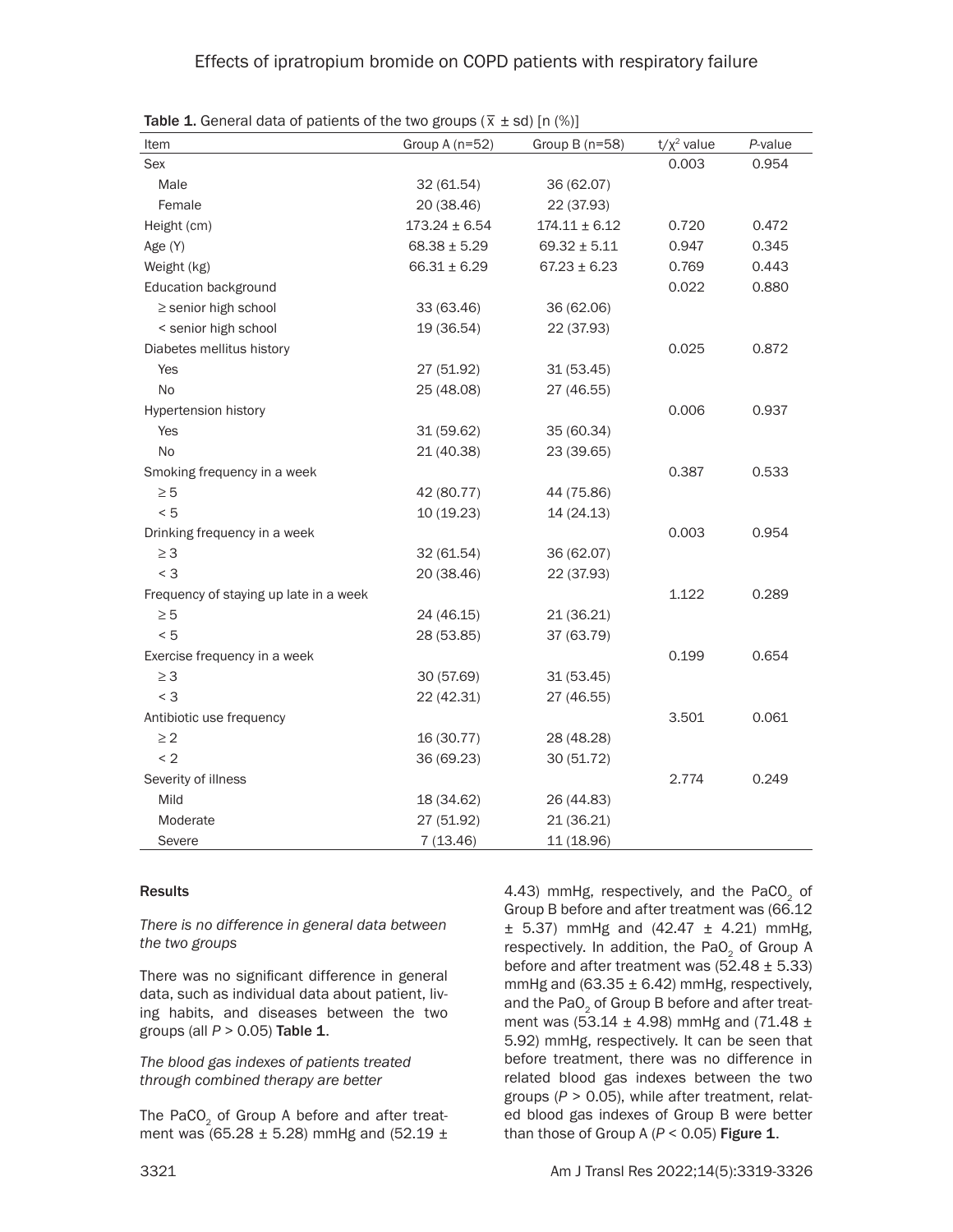

Figure 1. Comparison of blood gas indexes between the two groups before and after treatment. A. Comparison of PaCO<sub>2</sub> between the two groups before and after treatment. Before treatment, there was no difference in PaCO<sub>2</sub> between the two groups ( $P > 0.05$ ), while after treatment, PaCO<sub>2</sub> of both groups decreased ( $P < 0.05$ ), and PaCO<sub>2</sub> of Group B was lower than that of Group A (*P* < 0.05). Note: \* it indicates that in comparison with the same group before treatment,  $P < 0.05$ . # indicates that in comparison with Group A,  $P < 0.05$ . B. Comparison of PaO<sub>2</sub> between the two groups before and after treatment. Before treatment, there was no difference in PaO<sub>2</sub> between the two groups ( $P > 0.05$ ), while after treatment, PaO<sub>2</sub> of both groups increased ( $P < 0.05$ ), and PaO<sub>2</sub> of Group B was higher than that of Group A (*P* < 0.05). Note: \* indicates that in comparison with the same group before treatment, *P* < 0.05. # indicates that in comparison with Group A, *P* < 0.05.

### *The pulmonary function of patients treated through combined therapy is better*

The TLC of Group A before and after treatment was (7.15  $\pm$  0.89) L and (5.11  $\pm$  0.23) L, respectively, and that of Group B before and after treatment was  $(7.14 \pm 0.88)$  L and  $(5.78 \pm 0.56)$ L, respectively. The RV of Group A before and after treatment was  $(4.78 \pm 0.62)$  L and  $(1.89 \pm 0.62)$ 0.34) L, respectively, and that of Group B before and after treatment was  $(4.79 \pm 0.64)$  L and  $(1.25 \pm 0.26)$  L, respectively. The VC of Group A before and after treatment was  $(2.31 \pm 0.43)$  L and  $(1.27 \pm 0.21)$  L, respectively, and that of Group B was  $(2.32 \pm 0.44)$  L and  $(1.78 \pm 0.32)$ L, respectively. The FEV1 of Group A before and after treatment was (2.15  $\pm$  0.79) L and (2.95  $\pm$ 0.54) L, respectively, and that of Group B before and after treatment was  $(2.14 \pm 0.78)$  L and  $(3.68 \pm 0.42)$  L, respectively. It can be seen that related lung function indexes of Group B were all better than those of Group A (all *P* < 0.05) Figure 2.

### *The levels of inflammatory cytokines in patients treated through combined therapy are lower*

The postoperative IL-6 level in Group A and Group B was (73.23  $\pm$  8.24) ng/L and (56.79  $\pm$ 6.39) ng/L, respectively, and the postoperative TNF-α level in Group A and Group B was (63.72  $\pm$  5.29) ng/L and (52.28  $\pm$  4.54) ng/L, respectively, so the levels of IL-6 and TNF-α in Group B were lower than those in Group A (*P* < 0.05) Figure 3.

*The amelioration of dyspnea symptoms in patients treated with combination therapy is better*

The Borg score of Group A before and after treatment was (7.38  $\pm$  1.22) points and (5.82  $\pm$ 1.13) points, respectively, and that of Group B before and after treatment was  $(7.36 \pm 1.21)$ points and  $(4.28 \pm 1.04)$  points, respectively. It can be seen that before treatment, there was no difference between the two groups in Borg score (*P* > 0.05), while after treatment the Borg score of Group B was lower than that of Group A (*P* < 0.05) Figure 4.

*The curative effect of patients treated through combined therapy is better* 

The effective rate in Group B was higher than that in Group A (*P* < 0.05) Table 2.

*The incidence of adverse reactions in patients treated through combined therapy is lower*

The incidence of adverse reactions in Group B was lower than that in Group A Table 3.

*The life quality of patients treated through combined therapy is higher*

Related scores of life quality (body function, life function, social function, and life quality) of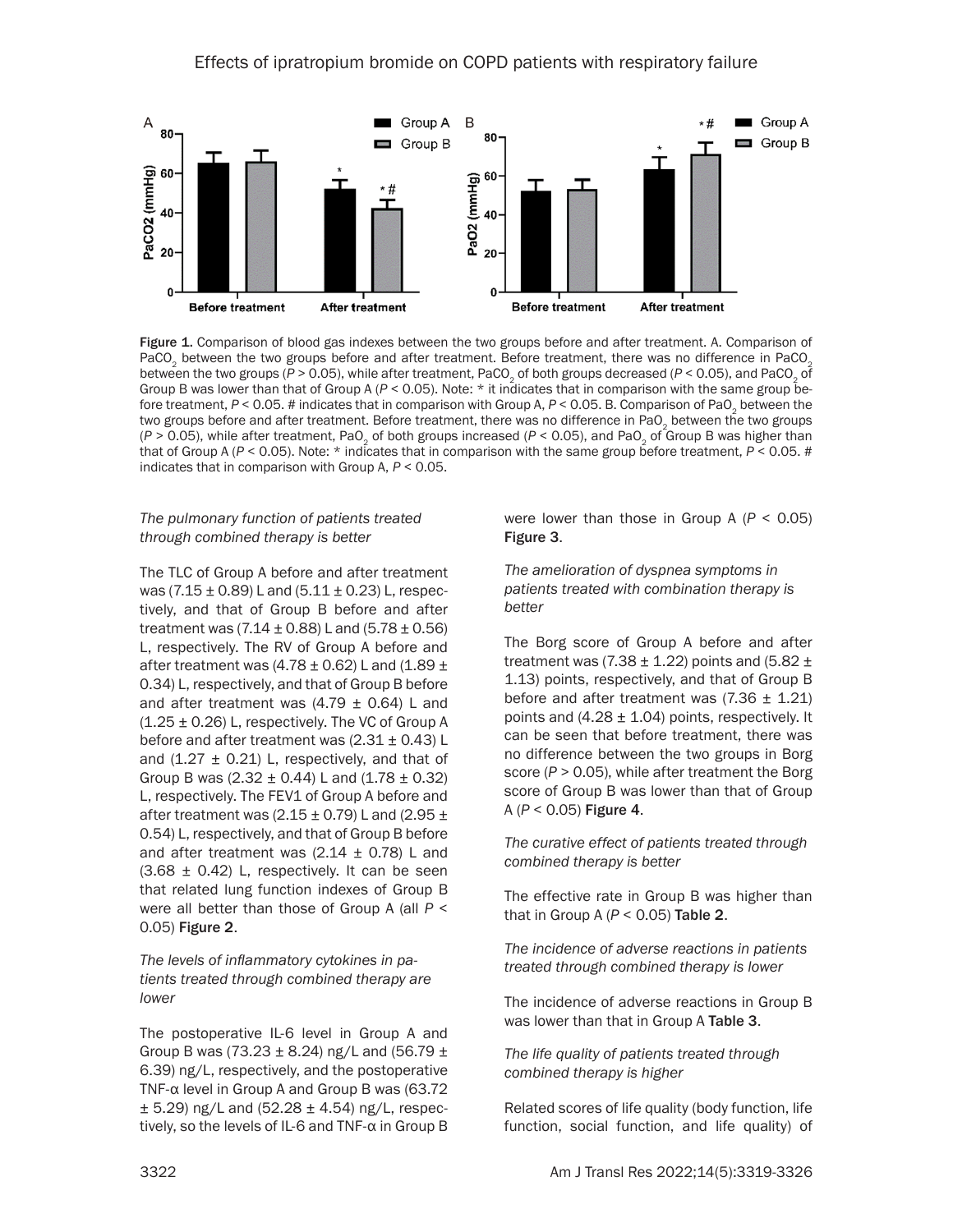

Figure 2. Comparison of pulmonary function indexes between the two groups before and after treatment. A. Comparison of TLC between the two groups before and after treatment. Before treatment, there was no difference in TLC between the two groups (*P* > 0.05), while after treatment, TLC of Group B was higher than that of Group A (*P* < 0.05). Note: \* indicates that in comparison with the same group before treatment, P < 0.05. # indicates that in comparison with Group A, *P* < 0.05. B. Comparison of RV between the two groups before and after treatment. Before treatment, there was no difference in RV between the two groups (*P* > 0.05), while after treatment, RV of Group B was lower than that of Group A (*P* < 0.05). Note: \* indicates that in comparison with the same group before treatment, *P* < 0.05. # indicates that in comparison with Group A, *P* < 0.05. C. Comparison of VC between the two groups before and after treatment. Before treatment, there was no difference in VC between the two groups (*P* > 0.05), while after treatment, VC of Group B was higher than that of Group A (*P* < 0.05). Note: \* indicates that in comparison with the same group before treatment, *P* < 0.05. # indicates that in comparison with Group A, *P* < 0.05. D. Comparison of FEV1 between the two groups before and after treatment. Before treatment, there was no difference in FEV1 between the two groups (*P* > 0.05), while after treatment, FEV1 of Group B was higher than that of Group A (*P* < 0.05). Note: \* indicates that in comparison with the same group before treatment, *P* < 0.05. # indicates that in comparison with Group A, *P* < 0.05.

Group B were all higher than those of Group A (all *P* < 0.05) Table 4.

### **Discussion**

COPD compromises life quality and increases morbidity and mortality, which may be related to disease deterioration. During the deterioration period, inflammation in the airway will increase [15]. One study has revealed that COPD is associated with chronic inflammation, and causes irreversible airflow restriction [16]. Chronic inflammation affects people both socially and behaviorally, with multiple variables that exert long-term effects on health, and IL-6 is one of the most commonly used biomarkers to measure these effects [17]. IL-6 plays a core role in the comprehensive immune defense network against infection. It is able to act through both classical and non-signaling pathways, posing different effects on immune ability [18]. In addition, IL-6 is also a key cytokine involved in malignant transformation and progression [19]. One study has pointed out that airway epithelial cells can strongly affect the pathogenesis of COPD through mechanisms such as the production of inflammatory mediators [20]. TNF-α not only has protective effects on diminishing inflammation, tissue regeneration and immune regulation, but it also has the pathogenicity of promoting inflammation and organ damage [21]. In our study, the inflammatory factor levels, pulmonary function, and blood gas indexes of Group B were better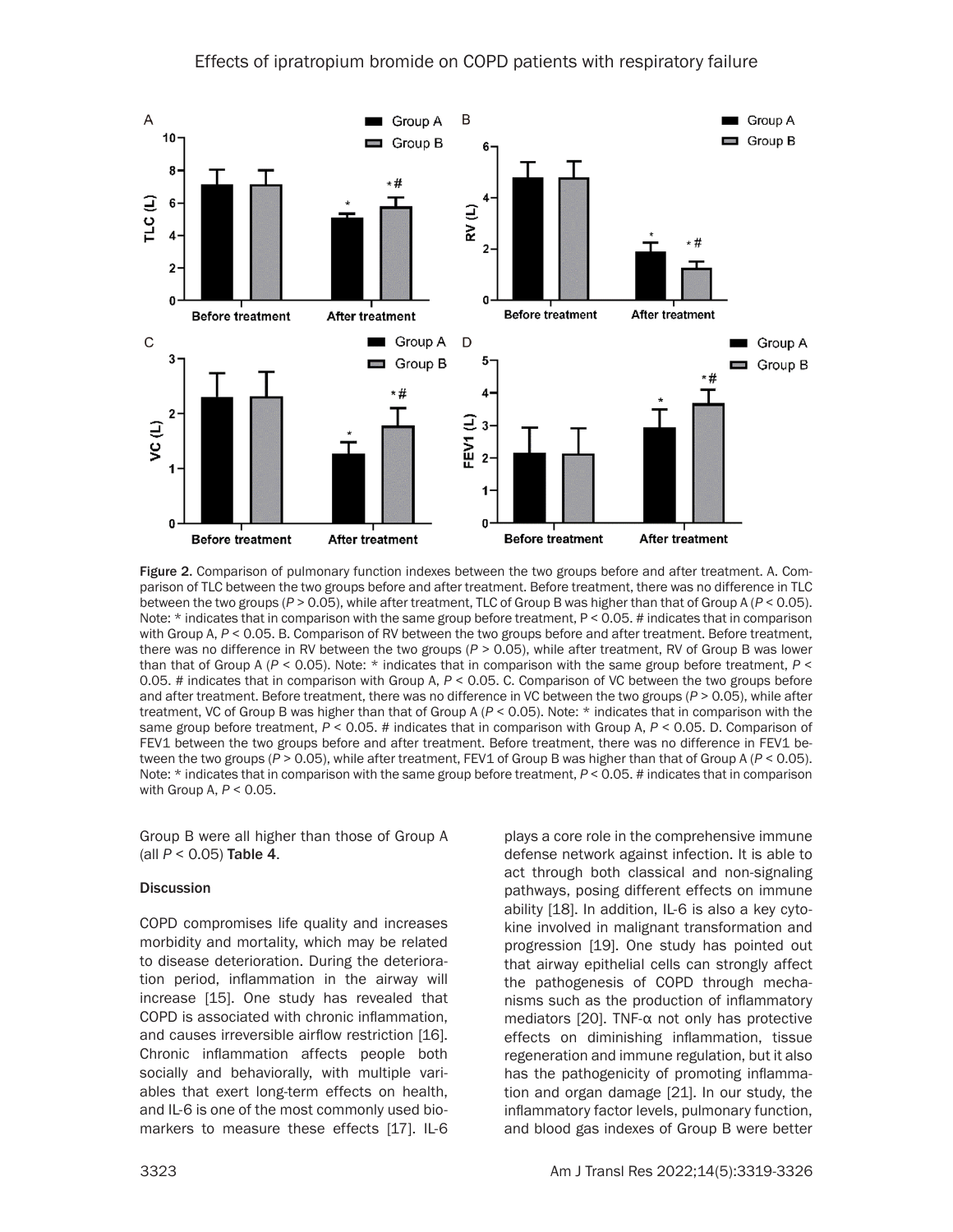

Figure 3. Comparison of inflammatory cytokines between the two groups after surgery. The levels of IL-6 and TNF-α in Group B were lower than those in Group A ( $P < 0.05$ ). Note:  $*$  indicates that in comparison with Group A, *P* < 0.05.

than those of group A, and we suspected that the reason for better pulmonary function of Group B may be due to the fact that ipratropium bromide suppressed inflammatory factor levels, and thus relaxed the trachea and helped reduce mucus secretion. In addition, the Borg score of Group B was lower than that of group A after treatment, indicating that patients treated with ipratropium bromide experienced a more mild dyspnea and enjoyed better efficacy. One study has revealed that anticholinergic drugs for COPD can alleviate dyspnea, lower COPD deterioration, and improve exercise tolerance, sleep quality and life quality [22]. Another other study supports the effectiveness and safety of inhaled ipratropium bromide in the long-term treatment of COPD [23]. In addition, one study has pointed out that adding ipratropium to the standard treatment for COPD can shorten the treatment time required in the emergency room [24]. These studies all indicate that ipratropium bromide is effective for COPD. Nebulization treatment of drugs is a non-invasive method, which can effectively treat respiratory diseases [25]. We also observed fewer adverse reactions in patients additionally treated with ipratropium bromide, One similar study has also pointed out that the adverse reactions of ipratropium bromide are rare and generally mild [26]. It may be due to the fact that nebulized drugs can reach the alveolar parts of the lung easily, improve the gas exchange in the lung and the tissue function with less invasiveness, and also brings about less adverse reactions. What's more, the life quality of Group B was higher. One other study has shown that patients receiving ipratro-



Figure 4. Comparison of Borg score of the two groups before and after treatment. Before treatment, there was no difference in Borg score between the two groups (*P* > 0.05), while after treatment, Borg score of Group B was lower than that of Group A (*P* < 0.05). Note: \* indicates that in comparison with the same group before treatment, *P* < 0.05. # indicates that in comparison with Group A, *P* < 0.05.

pium bromide scored higher in the quality of life questionnaire evaluating dyspnea, fatigue, emotional function, and proficiency [27]. In summary, ipratropium bromide combined with a noninvasive ventilator can significantly ameliorate circulatory inflammation and improve the pulmonary function and blood gas levels of patients, and thus provide higher treatment efficacy. Some studies also point out that the beneficial effects of bronchodilators on patients with COPD during ventilation with non-invasive devices may be due to the following reasons: After inhalation, the particle distribution of drugs will be affected by the equipment design and structural formation, which will reduce the particle diameter of drugs entering respiratory tract, reduce respiratory frequency, and increase tidal volume, thus enhancing drug delivery and improving drug bioavailability [28, 29].

However, there are still some deficiencies in this study. We have not compared the therapeutic effects of ipratropium bromide with other anticholinergic drugs, nor have we conducted trapezoidal dose comparison, and we have also not evaluated the prognosis of patients. We will continue to conduct research from these points and update our results.

To sum up, ipratropium bromide is effective in treating patients with COPD with respiratory failure under non-invasive ventilation treat-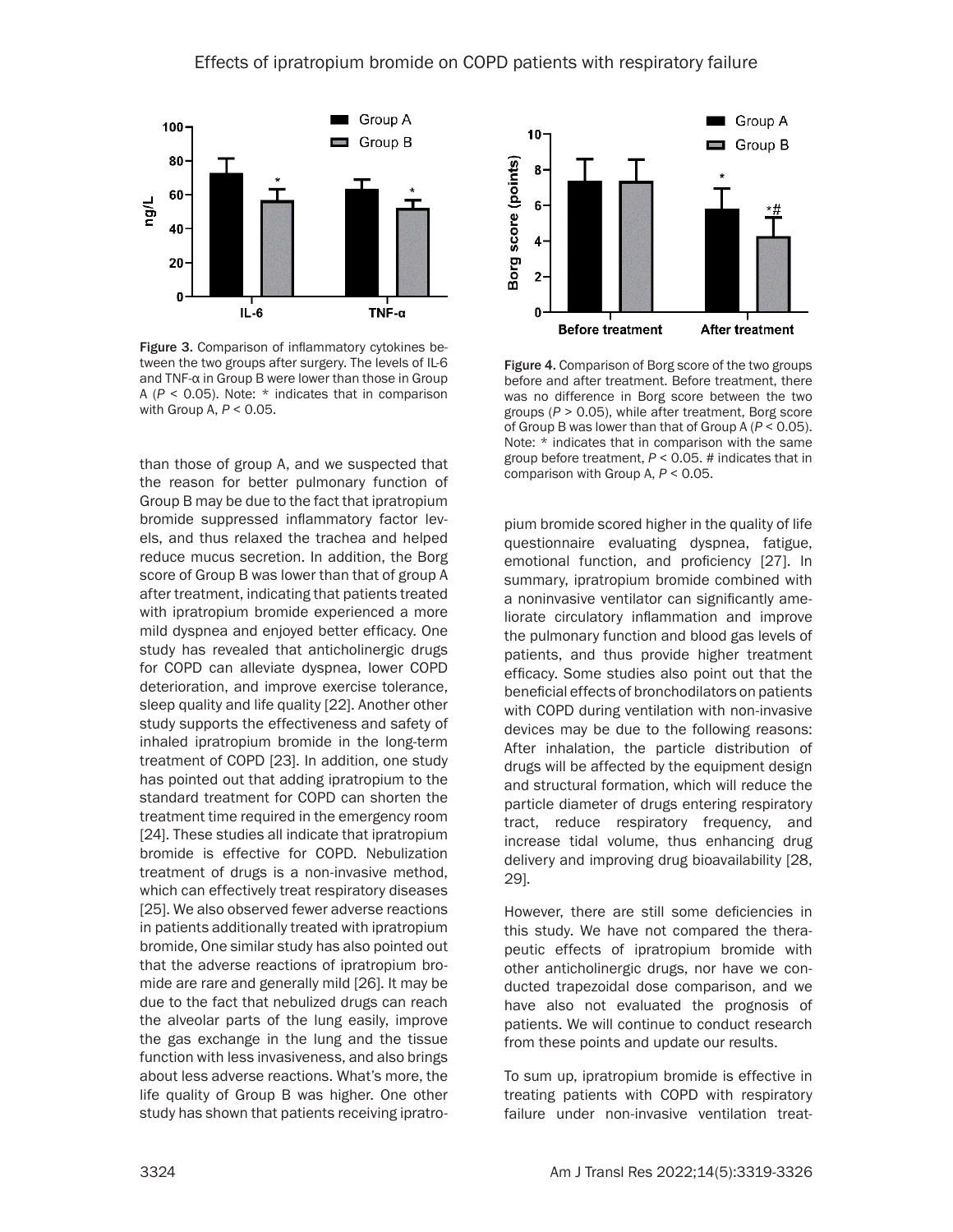| $\frac{1}{2}$ and $\frac{1}{2}$ and $\frac{1}{2}$ and $\frac{1}{2}$ and $\frac{1}{2}$ and $\frac{1}{2}$ and $\frac{1}{2}$ and $\frac{1}{2}$ and $\frac{1}{2}$ |                  |                 |                          |                          |
|---------------------------------------------------------------------------------------------------------------------------------------------------------------|------------------|-----------------|--------------------------|--------------------------|
| Efficacy                                                                                                                                                      | Group A $(n=52)$ | Group $B(n=58)$ | $x^2$ value              | P-value                  |
| Effective                                                                                                                                                     | 14 (26.92)       | 31 (43.45)      |                          |                          |
| Relieved                                                                                                                                                      | 26 (50.00)       | 23 (39.65)      | -                        | $\overline{\phantom{a}}$ |
| Patients without effective treatment                                                                                                                          | 12 (23.08)       | 4(6.90)         | $\overline{\phantom{a}}$ | $\overline{\phantom{a}}$ |
| Effective rate                                                                                                                                                | 40 (76.92)       | 54 (93.10)      | 5.775                    | 0.016                    |

Table 2. Comparison of efficacy between the two groups  $[n (%)]$ 

Table 3. Comparison of adverse reactions between the two groups [n (%)]

| Evaluation of adverse reactions | Group A $(n=52)$ | Group $B(n=58)$ | $x^2$ value              | P-value |
|---------------------------------|------------------|-----------------|--------------------------|---------|
| Fever                           | 4 (7.69)         | 1(1.72)         | $\overline{\phantom{a}}$ | ۰       |
| Nausea                          | 3(5.77)          | 1(1.72)         | $\overline{\phantom{a}}$ | ۰       |
| Vomiting                        | 2(3.84)          | 0(0.00)         | $\overline{\phantom{a}}$ | ۰       |
| Diarrhea                        | 2(3.84)          | 0(0.00)         | $\overline{\phantom{a}}$ | ۰       |
| Myasthenia of limbs             | 1(1.92)          | 0(0.00)         | $\overline{\phantom{a}}$ | ۰       |
| Dry mouth                       | 2(3.84)          | 2(3.45)         | $\overline{\phantom{a}}$ | ۰       |
| The total incidence             | 14 (26.92)       | 6(10.34)        | 5.066                    | 0.024   |

Table 4. Comparison of life quality between the two groups ( $\bar{x}$  ± sd)

| Group   |    | Body function    | Life function  | Social function  | Life quality     |
|---------|----|------------------|----------------|------------------|------------------|
| Group A | 52 | $75.29 + 3.29$   | $83.95 + 3.52$ | $77.49 \pm 4.37$ | $83.58 + 4.21$   |
| Group B | 58 | $85.49 \pm 4.62$ | $89.48 + 2.49$ | $86.55 + 3.85$   | $94.29 \pm 3.22$ |
|         |    | 13.200           | 9.587          | 11.560           | 15.070           |
| P       |    | < 0.001          | < 0.001        | < 0.001          | < 0.001          |
|         |    |                  |                |                  |                  |

ment, and if is beneficial to improving their pulmonary function.

## Disclosure of conflict of interest

None.

Address correspondence to: Ming Lin, Department of Respiratory and Critical Care Medicine, Fujian Provincial Hospital, Fujian Provincial Clinical Medical College, No. 134 Dong Jie, Fuzhou 350001, Fujian Provincial, China. Tel: +86-13799971610; E-mail: MingLin1012@outlook.com

## **References**

- [1] Hansel NN, McCormack MC and Kim V. The effects of air pollution and temperature on COPD. COPD 2016; 13: 372-379.
- [2] Chong J, Leung B and Poole P. Phosphodiesterase 4 inhibitors for chronic obstructive pulmonary disease. Cochrane Database Syst Rev 2017; 9: CD002309.
- [3] Barrett NA, Kostakou E, Hart N, Douiri A and Camporota L. Extracorporeal carbon dioxide removal for acute hypercapnic exacerbations

of chronic obstructive pulmonary disease: study protocol for a randomised controlled trial. Trials 2019; 20: 465.

- [4] Herath SC, Normansell R, Maisey S and Poole P. Prophylactic antibiotic therapy for chronic obstructive pulmonary disease (COPD). Cochrane Database Syst Rev 2018; 10: CD00- 9764.
- [5] Sun J, Li Y, Ling B, Zhu Q, Hu Y, Tan D, Geng P and Xu J. High flow nasal cannula oxygen therapy versus non-invasive ventilation for chronic obstructive pulmonary disease with acutemoderate hypercapnic respiratory failure: an observational cohort study. Int J Chron Obstruct Pulmon Dis 2019; 14: 1229-1237.
- [6] Moran F, Bradley JM and Piper AJ. Non-invasive ventilation for cystic fibrosis. Cochrane Database Syst Rev 2017; 2: CD002769.
- [7] Rochwerg B, Brochard L, Elliott MW, Hess D, Hill NS, Nava S, Navalesi P Members Of The Steering Committee, Antonelli M, Brozek J, Conti G, Ferrer M, Guntupalli K, Jaber S, Keenan S, Mancebo J and Mehta S; Raoof S Members Of The Task Force. Official ERS/ATS clinical practice guidelines: noninvasive ventilation for acute respiratory failure. Eur Respir J 2017; 50: 1602426.